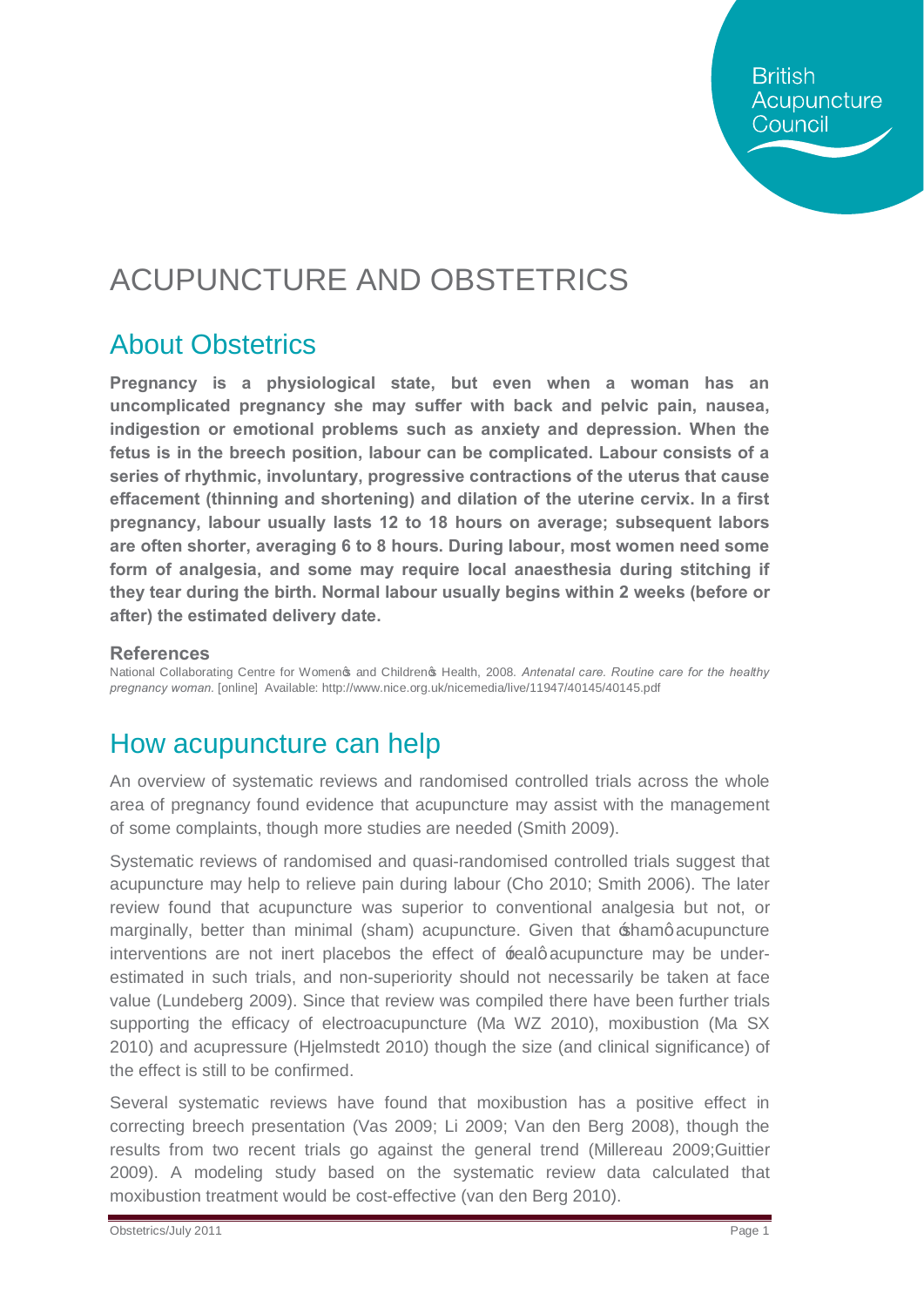For back and pelvic pain there is a systematic review (Ee 2008) and one subsequent RCT (Wang 2009) indicating that acupuncture may provide effective pain relief. In another recent study (Eldon 2008) acupuncture was significantly superior to sham for functional ability but not pain relief (see above for comments on sham acupuncture comparisons).

A systematic review of acupuncture for labour induction suggested that it could be beneficial, although the randomised trials had mixed results (Lim 2009). Five subsequent RCTs (Liu 2008; Smith 2008; Asher 2009; Modlock 2010) are also mixed, so the case for acupuncture in induction remains unproven.

There is evidence in favour of acupuncture for depression (Manber 2010), emotional problems in general (da Silva 2007) and dyspepsia (da Silva 2009).

Acupuncture is relatively safe with no records of serious adverse events in the pregnancy-related systematic reviews (Cho 2010; Lim 2009; Vas 2009; Ee 2008).

See Table overleaf for further details of the cited studies.

In general, acupuncture is believed to stimulate the nervous system and cause the release of neurochemical messenger molecules. The resulting biochemical changes influence the body's homeostatic mechanisms, thus promoting physical and emotional well-being. Stimulation of certain acupuncture points has been shown to affect areas of the brain that are known to reduce sensitivity to pain and stress, as well as promoting relaxation (Hui 2010)

In pregnant women, acupuncture may help to relieve pain (e.g. back pain, labour pain), improve mood and reduce anxiety, alleviate dyspepsia, and turn a fetus who is breech by:

- · increasing relaxation and reducing tension (Samuels 2008). Acupuncture can alter the braing mood chemistry, reducing serotonin levels (Zhou 2008), and increasing endorphins (Han, 2004) and neuropeptide Y levels (Lee 2009), which can help to combat negative affective states.
- · stimulating nerves located in muscles and other tissues, which leads to release of endorphins and other neurohumoral factors, and changes the processing of pain in the brain and spinal cord (Pomeranz, 1987; Zhao 2008; Cheng 2009);
- · reducing inflammation, by promoting release of vascular and immunomodulatory factors (Zijlstra 2003; Kavoussi 2007);
- · increasing cortico-adrenal secretion, placental estrogens, and changes in prostaglandin levels, which leads to raised basal tone of the uterus and enhanced movement of the fetus, thus making version more likely (Van den Berg 2008).

#### About traditional acupuncture

Acupuncture is a tried and tested system of traditional medicine, which has been used in China and other eastern cultures for thousands of years to restore, promote and maintain good health. Its benefits are now widely acknowledged all over the world, and in the past decade traditional acupuncture has begun to feature more prominently in mainstream healthcare in the UK. In conjunction with needling, the practitioner may use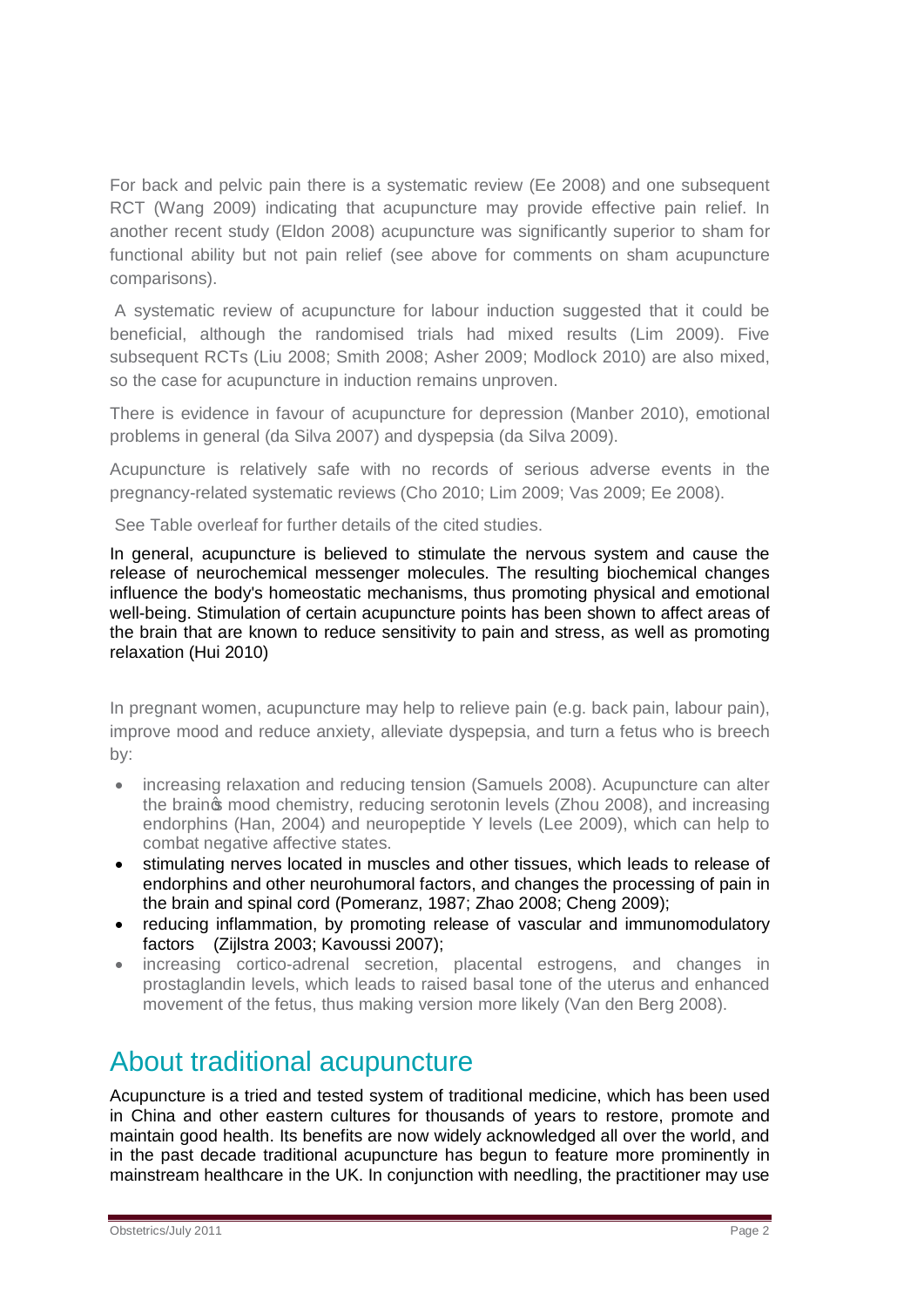techniques such as moxibustion, cupping, massage or electro-acupuncture. They may also suggest dietary or lifestyle changes.

Traditional acupuncture takes a holistic approach to health and regards illness as a sign that the body is out of balance. The exact pattern and degree of imbalance is unique to each individual. The traditional acupuncturisto skill lies in identifying the precise nature of the underlying disharmony and selecting the most effective treatment. The choice of acupuncture points will be specific to each patiento needs. Traditional acupuncture can also be used as a preventive measure to strengthen the constitution and promote general wellbeing.

An increasing weight of evidence from Western scientific research (see overleaf) is demonstrating the effectiveness of acupuncture for treating a wide variety of conditions. From a biomedical viewpoint, acupuncture is believed to stimulate the nervous system, influencing the production of the body of communication substances - hormones and neurotransmitters. The resulting biochemical changes activate the body's selfregulating homeostatic systems, stimulating its natural healing abilities and promoting physical and emotional wellbeing.

## About the British Acupuncture Council

With over 3000 members, the British Acupuncture Council (BAcC) is the UK<sup>®</sup> largest professional body for traditional acupuncturists. Membership of the BAcC guarantees excellence in training, safe practice and professional conduct. To find a qualified traditional acupuncturist, contact the BAcC on 020 8735 0400 or visit [www.acupuncture.org.uk](http://www.acupuncture.org.uk/)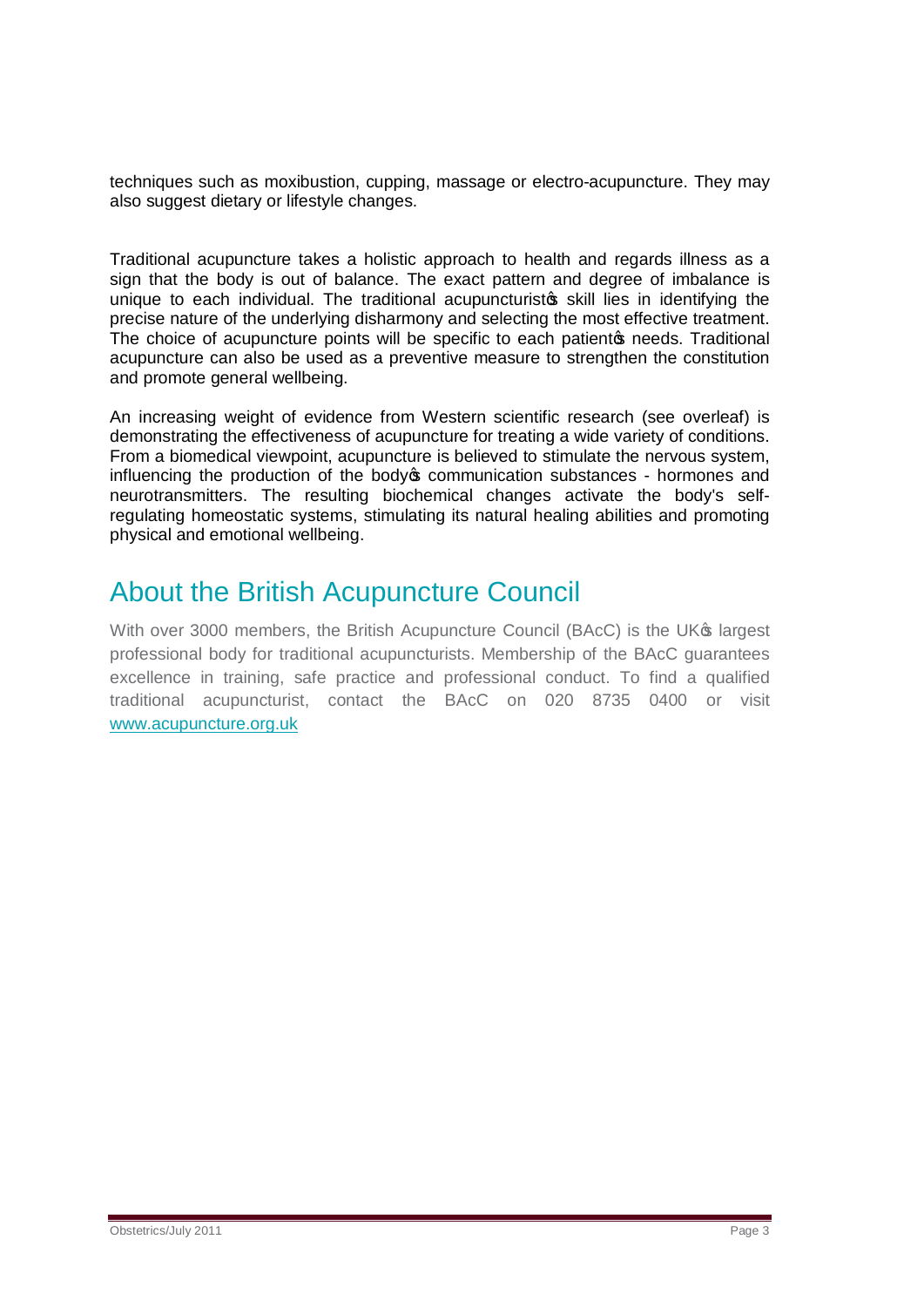# ACUPUNCTURE AND OBSTETRICS

## The evidence

**Research Conclusion Systematic reviews**  Cho SH et al. Acupuncture for pain A systematic review that critically evaluated the evidence on relief in labour: a systematic review acupuncture for labour pain management. Ten randomised and meta-analysis. 2010;117(8):907-20. BJOG controlled trials involving 2,038 women receiving acupuncture alone, or as an adjunct to conventional analgesia, for pain relief in labour were included. Pain intensity on a 100-mm visual analogue scale and uptake of other analgesic methods were used as primary outcomes. VAS for pain intensity data were available in seven studies, and pooling of this data showed that acupuncture was not superior to minimal acupuncture at 1 hour and at 2 hours. Patients reported significantly reduced pain by 4% and 6% during electroacupuncture (EA) treatment at 15 and 30 minutes compared with placebo EA. Compared with no intervention, acupuncture reduced pain by 11% for the first 30 minutes. In trials where acupuncture was compared with conventional analgesia, women receiving acupuncture required less meperidine and other analgesic methods. No acupuncture-related adverse events were reported. Despite the results, the reviewers concluded that the evidence from randomised controlled trials does not support the use of acupuncture for controlling labour pain. Lim CE et al. Effect of acupuncture on A systematic review of the existing scientific evidence on the induction of labor. J *Complement Med* 2009;15:1209-14. Altern potential role of acupuncture for induction of labour during pregnancy. Ten studies were identified. The duration of labour as a result of acupuncture treatment ranged from 10 hours 20 minutes to 29.1 hours. All of the studies demonstrated labour induction by acupuncture treatment. However, because two (of the five) randomised controlled trials reported that there was no statistically significant effect of acupuncture, these results are more suggestive than definitive. The reviewers concluded that, although the definitive role of acupuncture in inducing labour is still yet to be established, the existing studies suggest that acupuncture may be beneficial in labour induction. Vas J et al. Correction of nonvertex A systematic review including 6 randomised controlled trials and a presentation with moxibustion: a total of 1,087 pregnant women that assessed moxibustion for systematic review and metaanalysis. breech presentation. The rate of cephalic version among the Am J Obstet Gynecol 2009;201:241- moxibustion group was 72.5% versus 53.2% in the control group 59. (relative risk, 1.36; 95% CI 1.17-1.58). In terms of safety, no significant differences were found in the comparison of moxibustion with other techniques. The reviewers concluded that moxibustion at acupuncture point BL67 has been shown to produce a positive effect, whether used alone or in combination with acupuncture or postural measures, in comparison with observation or postural methods alone, for the correction of breech presentation. Li X et al. Moxibustion and other A systematic review that evaluated the efficacy and safety of acupuncture point stimulation moxibustion to treat breech presentation. Ten randomised methods to treat breech presentation: controlled trials involving 2,090 women and 7 controlled clinical a systematic review of clinical trials. trials involving 1,409 women were included. Meta-analysis of *Chin Med* 2009;4:4. randomised controlled trials showed significant differences between moxibustion and no treatment (RR 1.35, 95% CI 1.20 to 1.51; 3 RCTs), but not between moxibustion and knee-chest position. Moxibustion plus other therapeutic methods showed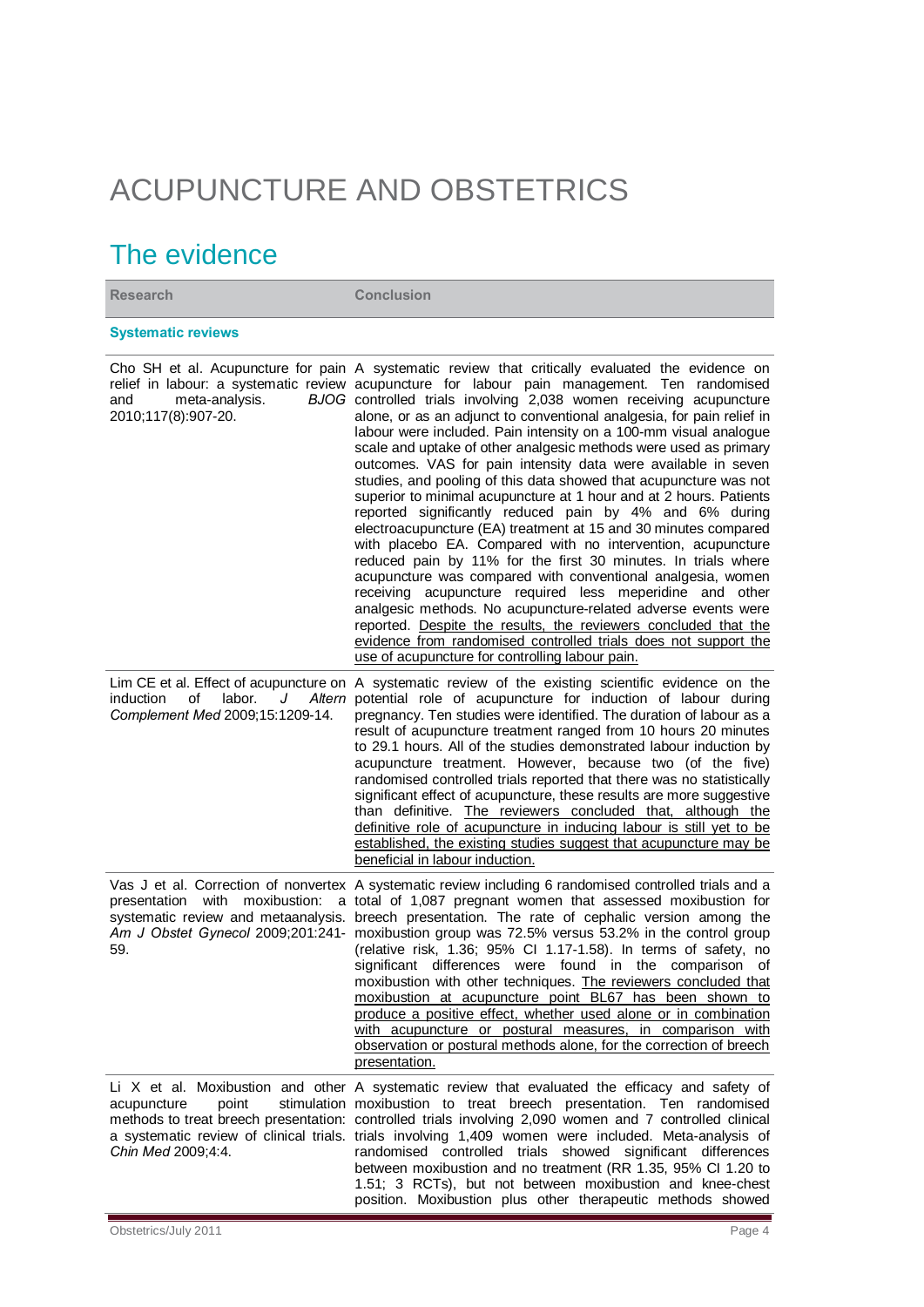|                                                                                                                        | significant beneficial effects (RR 1.36, 95% Cl 1.21 to 1.54; 2<br>RCTs). For nonrandomised controlled trials, moxibustion was more<br>effective than no treatment (RR 1.29, 95% Cl 1.17 to 1.42; 2<br>CCTs) but not more effective than the knee-chest position<br>treatment. The reviewers concluded that moxibustion, acupuncture<br>and laser acupoint stimulation tend to be effective in the correction<br>of breech presentation.                                                                                                                                                                                                                                                                                                                                                                                                                                                                            |
|------------------------------------------------------------------------------------------------------------------------|---------------------------------------------------------------------------------------------------------------------------------------------------------------------------------------------------------------------------------------------------------------------------------------------------------------------------------------------------------------------------------------------------------------------------------------------------------------------------------------------------------------------------------------------------------------------------------------------------------------------------------------------------------------------------------------------------------------------------------------------------------------------------------------------------------------------------------------------------------------------------------------------------------------------|
| acupuncture-type<br>versus expectant<br>management<br>breech<br>presentation:<br>correct<br>systematic review.<br>100. | van den Berg I et al. Effectiveness of A systematic review of studies that assessed the effectiveness of<br>interventions acupuncture-type interventions (moxibustion, acupuncture, or<br>to electro-acupuncture) on acupuncture point BL 67 to correct breech<br>a presentation compared to expectant management. Six randomised<br>controlled trials and three cohort studies fulfilled the inclusion<br>Complement Ther Med 2008;16:92- criteria. In the former, the pooled proportion of breech<br>presentations was 34% following treatment versus 66% in the<br>control group (OR 0.25, 95% CI 0.11-0.58). The pooled proportion<br>in the cohort studies was 15% versus 36% (OR 0.29, 95% CI 0.19-<br>0.43). The reviewers concluded that their results suggest that<br>acupuncture-type interventions on BL 67 are effective in correcting<br>breech presentation compared to expectant management.         |
| den<br>Berg<br>I e tal.<br>van<br>77.                                                                                  | Cost- A modelling study to estimate the effectiveness and costs of<br>effectiveness of breech version by breech version with acupuncture-type interventions, including<br>acupuncture-type interventions on BL moxibustion, on BL67 compared to expectant management for<br>67, including moxibustion, for women women with a foetal breech presentation at 33 weeks gestation.<br>with a breech foetus at 33 weeks The results suggested that such an intervention would reduce the<br>gestation: a modelling approach. number of breech presentations at term, thus reducing the number<br>Complement Ther Med 2010;18:67- of caesarean sections, and so would be cost-effective compared to<br>expectant management, including external cephalic version.                                                                                                                                                        |
| Gynecol 2008;198:254-9.                                                                                                | Ee CC et al. Acupuncture for pelvic A systematic review that looked at the effectiveness of<br>and back pain in pregnancy: a acupuncture in treating pelvic and back pain in pregnancy. Two<br>systematic review. Am J Obstet small trials on mixed pelvic/back pain and one large high-quality<br>trial on pelvic pain met the inclusion criteria. Acupuncture, as an<br>adjunct to standard treatment, was superior to standard treatment<br>alone and physiotherapy in relieving mixed pelvic/back pain.<br>Women with well-defined pelvic pain had greater relief of pain with<br>a combination of acupuncture and standard treatment, compared<br>to standard treatment alone or stabilizing exercises and standard<br>treatment. Few and minor adverse events were reported. The<br>reviewers concluded that limited evidence supports acupuncture<br>use in treating pregnancy-related pelvic and back pain. |
| therapies<br>alternative<br>for<br>management in<br>2006<br>Syst<br>Rev<br>Database<br>18;(4):CD003521.                | Smith CA et al. Complementary and A systematic review that examined currently available evidence<br>pain supporting the use of alternative and complementary therapies for<br>labour. Cochrane pain management in labour. It included three trials of acupuncture<br>Oct involving 496 women. These showed a decreased need for pain<br>relief. The reviewers concluded that acupuncture may be beneficial<br>for the management of pain during labour, but the small number of<br>women studied was a limitation.                                                                                                                                                                                                                                                                                                                                                                                                  |
| Overview                                                                                                               |                                                                                                                                                                                                                                                                                                                                                                                                                                                                                                                                                                                                                                                                                                                                                                                                                                                                                                                     |
| Smith<br>CA.<br>Cochrane<br>S.                                                                                         | review<br>that summarised<br>the<br>evidence<br>A<br>examining<br>the<br>Does effectiveness of acupuncture during pregnancy and birthing. All<br>acupuncture have a place as an placebo-controlled randomised trials of parallel design, and<br>adjunct treatment during pregnancy? systematic reviews that evaluated the role of acupuncture during                                                                                                                                                                                                                                                                                                                                                                                                                                                                                                                                                                |

A review of randomized controlled pregnancy and birthing were included. A critical appraisal of clinical trials and systematic reviews. Birth trials and systematic reviews was undertaken. The summarised findings indicated that there is some evidence suggesting a benefit from acupuncture to treat nausea in pregnancy, and promising evidence for the effectiveness of acupuncture to manage back and pelvic pain, acupuncture-type interventions to induce change in breech presentation, and pain relief in labour. The reviewers

2009 Sep;36(3):246-53.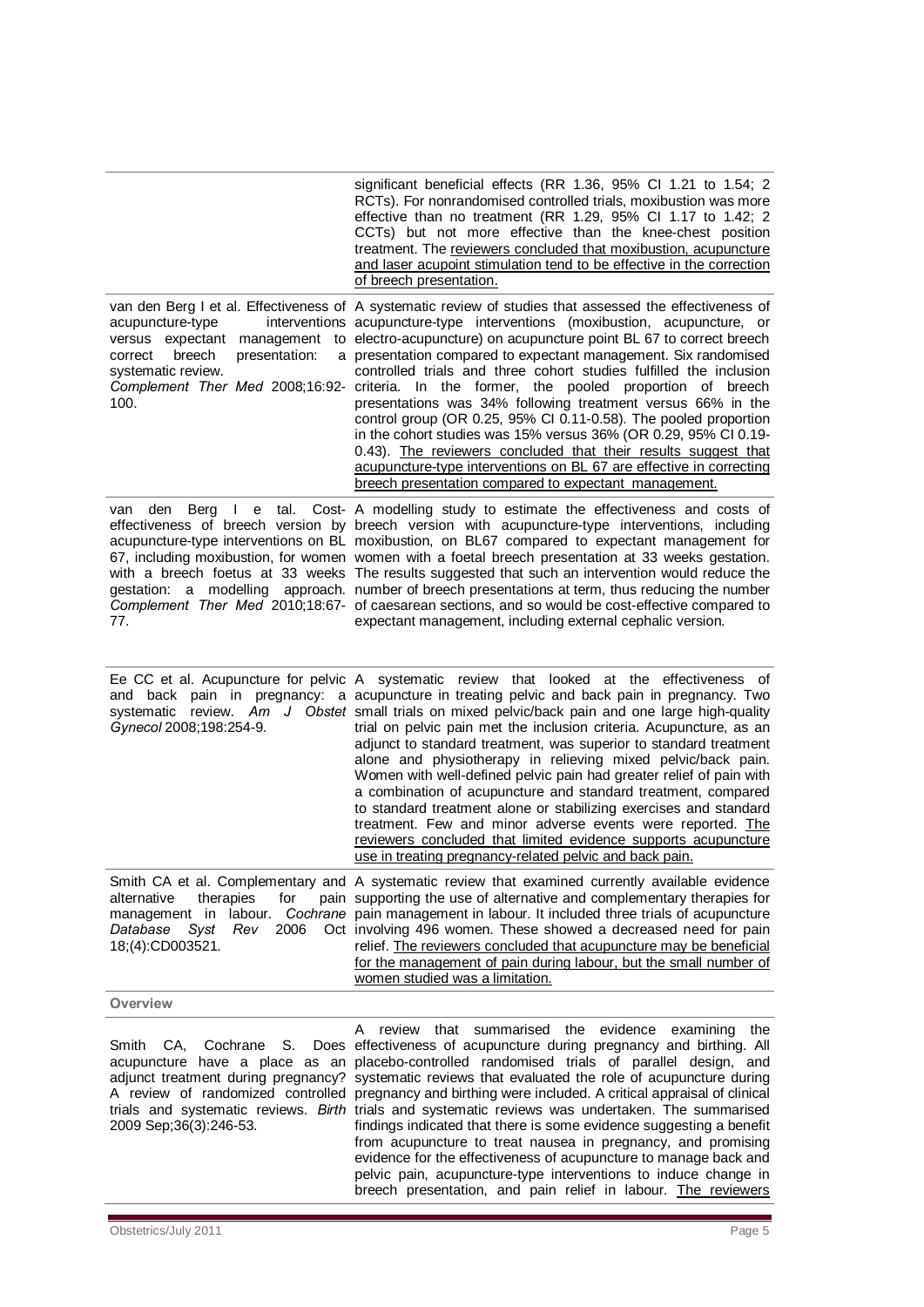concluded that evidence is beginning to consolidate that shows acupuncture may assist with the management of some complaints during pregnancy. However, they sated that more evidence is needed to confirm this.

**Randomised controlled trials**

**Pelvic and back pain**

| Gynecol 2009;201:271.e1-9 | Wang SM et al. Auricular acupuncture A randomised controlled trial that examined whether 1 week of<br>as a treatment for pregnant women continuous auricular acupuncture could reduce low back and<br>who have low back and posterior posterior pelvic pain associated with pregnancy. 159 women were<br>pelvic pain: a pilot study. Am J Obstet assigned to an acupuncture group, a sham acupuncture group, or<br>a waiting list control group. All participants were monitored for 2<br>weeks. The changes from baseline to day 7 showed significant<br>group differences in pain ( $F = 15$ ; p<0.0001) and in the disability<br>rating index score (F = 7; $p<0.0001$ ). The participants in the<br>acupuncture group reported a greater reduction in pain and<br>improvement of functional status compared with those in the sham<br>acupuncture and control groups. The researchers concluded that<br>one week of continuous auricular acupuncture decreases the pain<br>and disability experienced by women with pregnancy-related low<br>back and posterior pelvic pain.                                                                                                                                                                                               |
|---------------------------|--------------------------------------------------------------------------------------------------------------------------------------------------------------------------------------------------------------------------------------------------------------------------------------------------------------------------------------------------------------------------------------------------------------------------------------------------------------------------------------------------------------------------------------------------------------------------------------------------------------------------------------------------------------------------------------------------------------------------------------------------------------------------------------------------------------------------------------------------------------------------------------------------------------------------------------------------------------------------------------------------------------------------------------------------------------------------------------------------------------------------------------------------------------------------------------------------------------------------------------------------------------------------------|
| 2008;115:1655-68.         | Elden H et al. Acupuncture as an A randomised controlled trial that investigated whether<br>adjunct to standard treatment for acupuncture has a greater treatment effect than non-penetrating<br>pelvic girdle pain in pregnant women: sham acupuncture in 115 women with pelvic girdle pain during<br>randomised double-blinded controlled pregnancy. Women were allocated to standard treatment plus<br>trial comparing acupuncture with non- acupuncture or to standard treatment plus non-penetrating sham<br>penetrating sham acupuncture. BJOG acupuncture for 8 weeks. The main outcome measure was pain.<br>After treatment, median pain decreased from 66 to 36 in the<br>acupuncture group and from 69 to 41 in the non-penetrating sham<br>group $(p=0.493)$ as assessed on a VAS. Women in the<br>acupuncture group were in regular work to a higher extent than<br>women in the sham group (p=0.041). The acupuncture group had<br>superior ability to perform daily activities measured with the<br>disability rating index (44 vs. 55, $P = 0.001$ ). The researchers<br>concluded that acupuncture had no significant effect on pain<br>compared with non-penetrating sham acupuncture, but that there<br>was some improvement in performing daily activities. |

#### **Mental health**

| depression<br>Gynecol 2010;115:511-20. | Manber R et al. Acupuncture for A randomised controlled trial that assessed the efficacy of<br>during pregnancy: a acupuncture for depression during pregnancy in 150 pregnant<br>randomized controlled trial. Obstet women given acupuncture specific for depression or one of two<br>active controls: control acupuncture or massage. Treatments<br>lasted 8 weeks (12 sessions). The primary outcome was the<br>Hamilton Rating Scale for Depression, at baseline and after 4 and<br>8 weeks of treatment. Women who received acupuncture specific<br>for depression experienced a greater rate of decrease in symptom<br>severity (p<0.05) compared with the combined controls (Cohen's<br>$d=0.39$ , 95% CI 0.01-0.77) or control acupuncture alone (p<0.05;<br>Cohen's d=0.46, 95% CI 0.01-0.92). They also had significantly<br>greater response rate (63.0%) than the combined controls (44.3%;<br>$p<0.05$ ) and control acupuncture alone (37.5%; $p<0.05$ ). Symptom<br>reduction and response rates did not differ significantly between<br>controls. The researchers concluded that acupuncture specific for<br>depression reduces symptoms and increases response rate in<br>similar amounts to those observed with standard depression<br>treatments and could be a viable treatment option for depression<br>during pregnancy. |
|----------------------------------------|------------------------------------------------------------------------------------------------------------------------------------------------------------------------------------------------------------------------------------------------------------------------------------------------------------------------------------------------------------------------------------------------------------------------------------------------------------------------------------------------------------------------------------------------------------------------------------------------------------------------------------------------------------------------------------------------------------------------------------------------------------------------------------------------------------------------------------------------------------------------------------------------------------------------------------------------------------------------------------------------------------------------------------------------------------------------------------------------------------------------------------------------------------------------------------------------------------------------------------------------------------------------------------------------------------------------------------------------|
|                                        | da Silva JBG. Acupuncture for mild to A quasi-randomised controlled study that assessed the effects of<br>moderate emotional complaints in acupuncture under real life conditions, in the treatment of                                                                                                                                                                                                                                                                                                                                                                                                                                                                                                                                                                                                                                                                                                                                                                                                                                                                                                                                                                                                                                                                                                                                         |

pregnancy- a prospective,<br>randomised, controlled randomised, emotional complaints during pregnancy in 51 women (conventionally-treated with counselling by their physicians and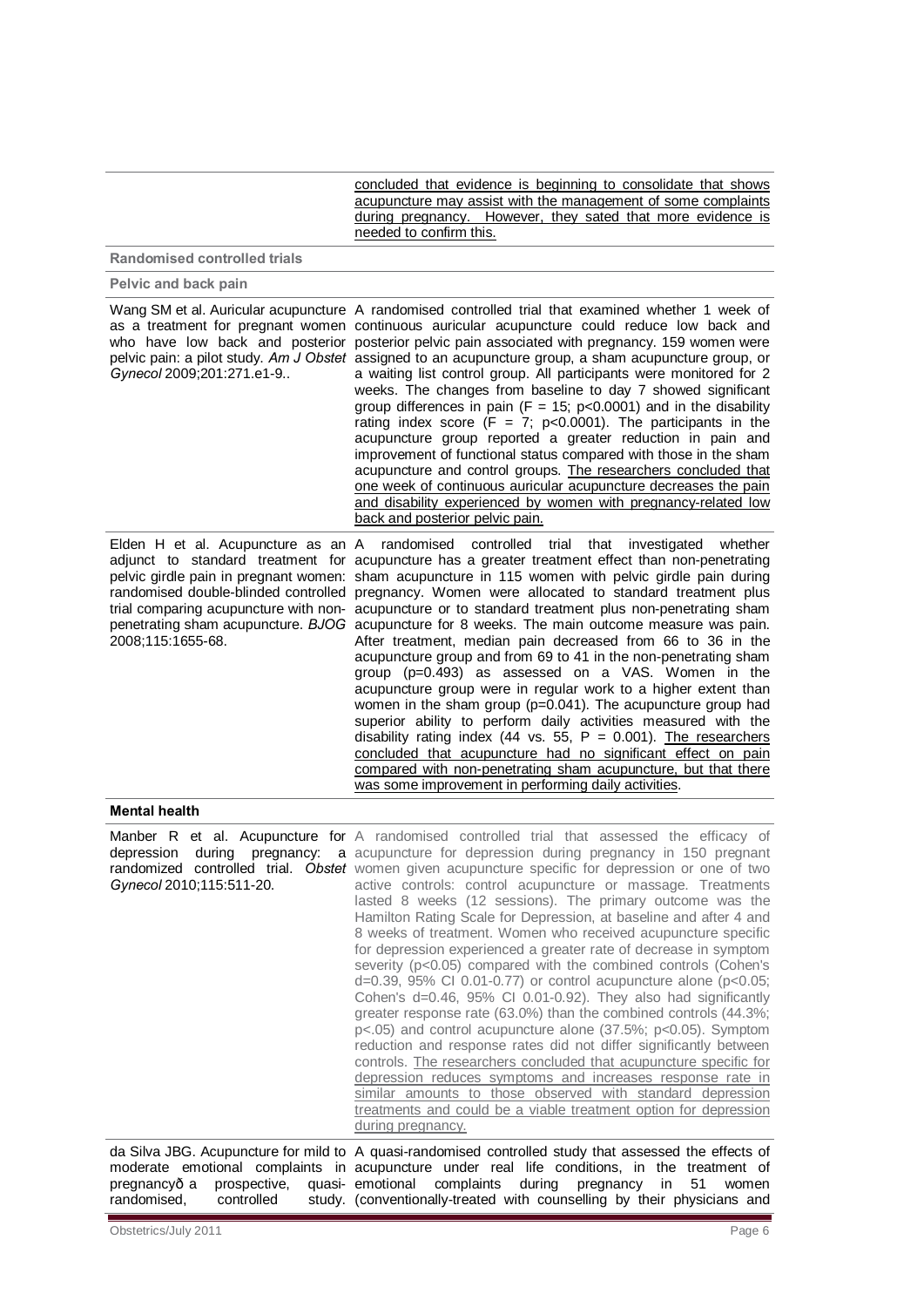| Acupunct Med 2007;25:65-71. | nurses). They were either treated or not by acupuncture. Both<br>groups presented with emotional complaints such as anxiety,<br>depression and irritability. They reported the severity of symptoms<br>using a Numerical Rating Scale (NRS) from 0 to 10; and they rated<br>how much the symptoms disturbed five aspects of their lives:<br>mood, sleep, relationships, social activities, sexual life and joy of<br>living. Over the study period, the NRS scores of intensity of<br>emotional distress decreased by at least half in 60% of patients in<br>the study group versus in 26% of those in the control group<br>(P=0.013). The impact of the distress on three out of the five<br>aspects of life was significantly less in the acupuncture group when<br>compared with the control group ( $p<0.05$ ). The researchers<br>concluded that acupuncture seemed to be an efficacious means of<br>reducing symptoms and improving the quality of life of women with<br>emotional complaints during pregnancy. |
|-----------------------------|-----------------------------------------------------------------------------------------------------------------------------------------------------------------------------------------------------------------------------------------------------------------------------------------------------------------------------------------------------------------------------------------------------------------------------------------------------------------------------------------------------------------------------------------------------------------------------------------------------------------------------------------------------------------------------------------------------------------------------------------------------------------------------------------------------------------------------------------------------------------------------------------------------------------------------------------------------------------------------------------------------------------------|
| <b>Dyspepsia</b>            |                                                                                                                                                                                                                                                                                                                                                                                                                                                                                                                                                                                                                                                                                                                                                                                                                                                                                                                                                                                                                       |

| dyspepsia<br>pregnancy:<br>in<br>study. Acupunct Med 2009;27:50-3.                                   | da Silva JB et al. Acupuncture for A randomised controlled trial under real-life conditions that<br>a assessed the effects of acupuncture on symptomatic dyspepsia<br>prospective, randomised, controlled during pregnancy and compared this with a group of patients<br>undergoing conventional treatment alone. A total<br>of<br>42<br>conventionally-treated pregnant women were treated, or not, by<br>acupuncture. They reported the severity of symptoms and the<br>disability these were causing in daily aspects of life such as<br>sleeping and eating, using a numerical rating scale. The study also<br>observed the use of medications. Significant improvements in<br>symptoms were found in the acupuncture group. This group also<br>used less medication and had a greater improvement in their<br>disabilities when compared with the control group. The researchers<br>concluded that acupuncture may alleviate dyspepsia during<br>pregnancy. |
|------------------------------------------------------------------------------------------------------|------------------------------------------------------------------------------------------------------------------------------------------------------------------------------------------------------------------------------------------------------------------------------------------------------------------------------------------------------------------------------------------------------------------------------------------------------------------------------------------------------------------------------------------------------------------------------------------------------------------------------------------------------------------------------------------------------------------------------------------------------------------------------------------------------------------------------------------------------------------------------------------------------------------------------------------------------------------|
| <b>Breech presentation</b>                                                                           |                                                                                                                                                                                                                                                                                                                                                                                                                                                                                                                                                                                                                                                                                                                                                                                                                                                                                                                                                                  |
| Guittier MJ et al.<br>breech<br>version:<br>a<br>trial.<br>Obstet<br>controlled<br>2009:114:1034-40. | Moxibustion for A randomised controlled trial that estimated the efficacy of<br>randomized moxibustion between 34 and 38 weeks of gestation to facilitate the<br>Gynecol cephalic version of fetuses in breech presentation and the<br>acceptability of this method by women. BL 67 acupoint was<br>stimulated by moxibustion daily for 2 weeks. The control group<br>received expectant management care. A total of 212 women with<br>breech presentation took part. The<br>percentages of versions and of caesarean delivery were similar in<br>the two groups. Acceptability of the intervention and women's<br>perceptions of moxibustion were favourable. The researchers<br>concluded that there was no beneficial effect of moxibustion to<br>facilitate the cephalic version of fetuses in breech presentation.<br>Despite this lack of proven effectiveness, women had positive<br>opinions on the intervention.                                        |
| acupuncture<br>(moxibustion)<br>Gynecol<br>Obstet<br>Biol<br>2009;38:481-7.                          | Millereau M et al. Fetal version by A study that assessed the efficacy of moxibustion in the 34th week<br>versus of pregnancy to increase the rate of fetal reversal in 68 women<br>control group [Article in French]. J with breech presentation. They were randomised to receive or not<br>Reprod the treatment. The rate of fetal reversal was not statistically higher<br>with moxibustion in primipara (7/19 vs. 6/19) or multipara (9/14 vs.<br>11/19) women. The researchers concluded that moxibustion did<br>not modified the fetal reversal rate.                                                                                                                                                                                                                                                                                                                                                                                                      |
| <b>Induction of labour</b>                                                                           |                                                                                                                                                                                                                                                                                                                                                                                                                                                                                                                                                                                                                                                                                                                                                                                                                                                                                                                                                                  |
|                                                                                                      | Asher GN et al. Acupuncture to A randomised controlled trial that evaluated the efficacy of                                                                                                                                                                                                                                                                                                                                                                                                                                                                                                                                                                                                                                                                                                                                                                                                                                                                      |

trial. *J Matern Fetal Neonatal Med* 2009;22:843-8.

initiate labor (Acumoms 2): a acupuncture for labour stimulation. Eighty nine nulliparous women randomized, sham-controlled clinical at 38 weeks or greater were randomised to traditional Chinese medicine (TCM) acupuncture, sham acupuncture, or usual care only groups. Acupuncture points LI4, SP6, BL32, and BL54 were needled bilaterally. The primary outcome was time from enrolment to delivery. Secondary outcomes included rates of spontaneous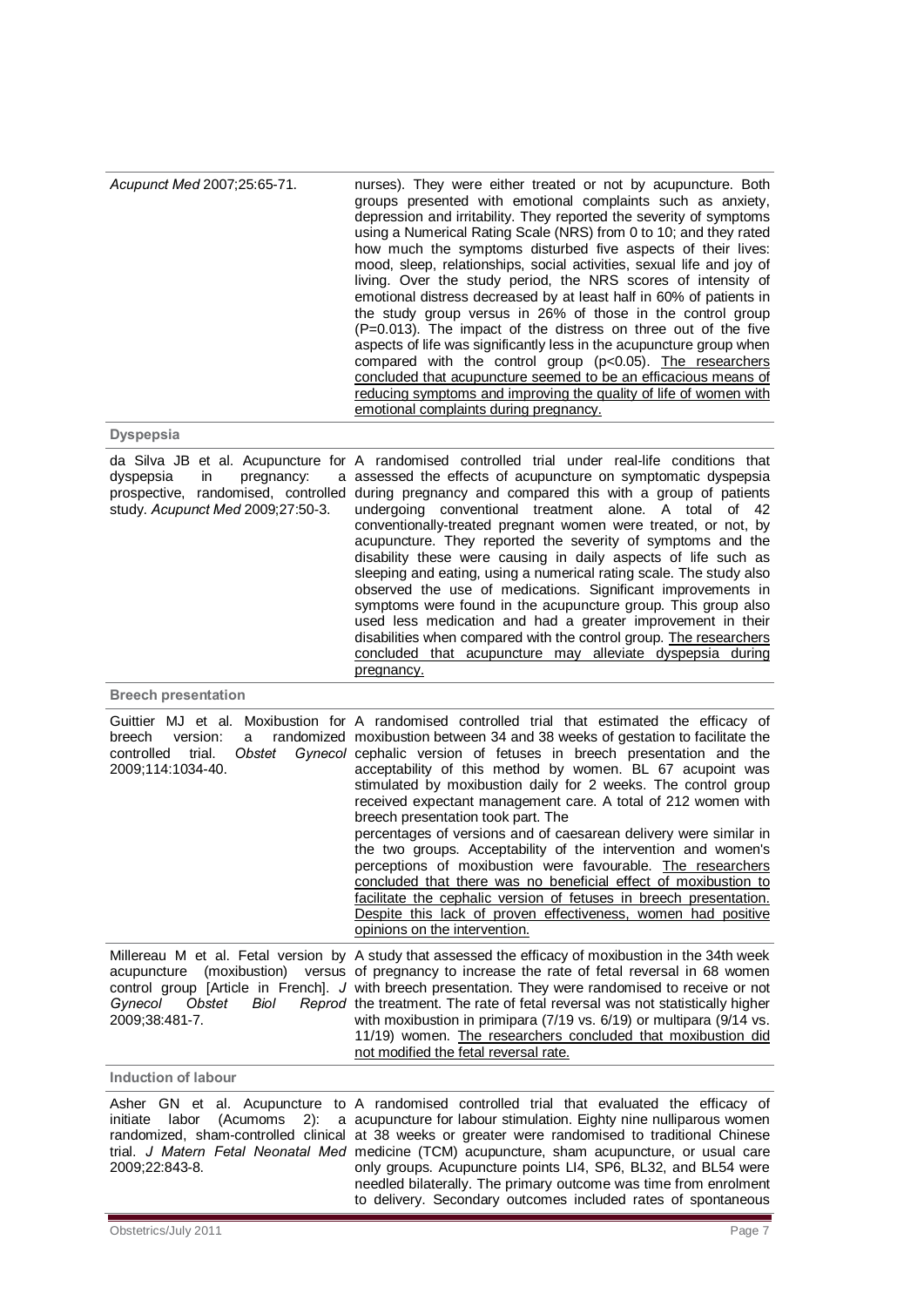|                                                                                                                           | labour and caesarean delivery. There were no statistically<br>significant differences among groups for time from enrolment to<br>delivery (p=0.20), rates of spontaneous labour (p=0.66), or rates of<br>caesarean delivery (p=0.37). Rates of maternal and neonatal<br>outcomes were not significantly different. The researchers<br>concluded that TCM acupuncture was not effective in initiating<br>spontaneous labour or reducing the rate of caesarean delivery<br>compared with sham acupuncture or usual medical care.<br>Modlock J et al. Acupuncture for the A double-blind randomised controlled trial that investigated                                                                                                                                                                                                                                                                                                                                                                                                                                                                                                                                                                                                                                   |
|---------------------------------------------------------------------------------------------------------------------------|-----------------------------------------------------------------------------------------------------------------------------------------------------------------------------------------------------------------------------------------------------------------------------------------------------------------------------------------------------------------------------------------------------------------------------------------------------------------------------------------------------------------------------------------------------------------------------------------------------------------------------------------------------------------------------------------------------------------------------------------------------------------------------------------------------------------------------------------------------------------------------------------------------------------------------------------------------------------------------------------------------------------------------------------------------------------------------------------------------------------------------------------------------------------------------------------------------------------------------------------------------------------------|
| 2010;117:1255-61.                                                                                                         | induction of labour: a double-blind whether acupuncture is effective for the induction of labour in post-<br>randomised controlled study. BJOG term pregnancies. A total of 125 healthy women with uneventful<br>pregnancies at gestational week 41(+6) were randomised to real<br>acupuncture twice on the same day or sham acupuncture at the<br>same points. The primary endpoint of labour or delivery was<br>achieved in seven women (12%) in the acupuncture group and<br>eight women (14%) in the control group ( $p=0.79$ ). The researchers<br>concluded that, under the treatment regimen investigated in this<br>study, acupuncture for the induction of labour in post-term women<br>at gestational age 41(+6) weeks may not be effective.                                                                                                                                                                                                                                                                                                                                                                                                                                                                                                                |
| J<br>al.<br>The<br>Liu<br>et<br>safety<br>contraction<br>of<br>randomized<br>controlled<br>observation.<br>2008;28:163-7. | of A randomised controlled trial that investigated the safety of<br>electroacupuncture at Hegu (LI 4) electroacupuncture plus oxytocin for uterine contraction in 276<br>plus oxytocin for hastening uterine puerperants with difficult labour. The women were allocated to<br>puerperants--a intravenous oxytocin, or electroacupuncture plus intravenous<br>clinical oxytocin. During labour, heart rate, respiratory frequency, blood<br>J Tradit Chin Med pressure, fetal heart rate and the birth process, were all within the<br>normal range in all of the women, with better effects in the<br>acupuncture plus oxytocin group. The researchers concluded<br>electroacupuncture plus intravenous oxytocin can intensify uterine<br>contraction, shorten the birth process to avoid probable systemic<br>exhaustion consumption, and with no side effects in either<br>puerperants and newborns.                                                                                                                                                                                                                                                                                                                                                               |
| 74.                                                                                                                       | Smith CA et al. Acupuncture to A randomised controlled trial that compared the clinical<br>induce labor: a randomized controlled effectiveness of real acupuncture to with sham acupuncture to<br>trial. Obstet Gynecol 2008;112:1067- induce labour. A total of 364 women who were scheduled for a<br>post-term induction with a singleton pregnancy and cephalic<br>presentation were included. There was no difference in need for<br>induction methods between groups: prostaglandin induction:<br>relative risk (RR) 1.20, 95% CI 0.96-1.51; artificial rupture of<br>membranes only: RR 0.93, 95% CI 0.72-1.20; oxytocin only: RR<br>0.89, 95% CI 0.60-1.32; artificial rupture of membranes plus<br>oxytocin: RR 0.87, 95% CI 0.57-1.33; prostaglandins, artificial<br>rupture of membranes, and oxytocin: RR 0.84, 95% CI 0.37-1.91.<br>The median time from acupuncture to delivery was 68.6 hours<br>compared with 65 for women in the control group. The researchers<br>concluded that two sessions of manual acupuncture, using local<br>and distal acupuncture points, administered 2 days before a<br>scheduled induction of labour did not reduce the need for induction<br>methods or the duration of labour for women with a post-term<br>pregnancy. |
| Labour pain                                                                                                               |                                                                                                                                                                                                                                                                                                                                                                                                                                                                                                                                                                                                                                                                                                                                                                                                                                                                                                                                                                                                                                                                                                                                                                                                                                                                       |
| Scand 2010;89:1453-9.                                                                                                     | Hjelmstedt A et al. Acupressure to A randomised controlled trial that evaluated the effect of<br>reduce labor pain: a randomized acupressure given during the active phase of labour on nulliparous<br>controlled trial. Acta Obstet Gynecol women's ratings of labour pain. In all, 71 women were given<br>acupressure at acupuncture point spleen 6 (SP6) on both legs<br>during contractions over a 30-minute period (acupressure group),<br>71 women received light touch at SP6 on both legs during the<br>same period of time (touch group) and 70 received standard care<br>(standard care group). Labour pain intensity at different time<br>intervals after treatment was compared with before treatment. A<br>reduction of in-labour pain was found in the acupressure group and<br>was most noticeable immediately after treatment (acupressure                                                                                                                                                                                                                                                                                                                                                                                                            |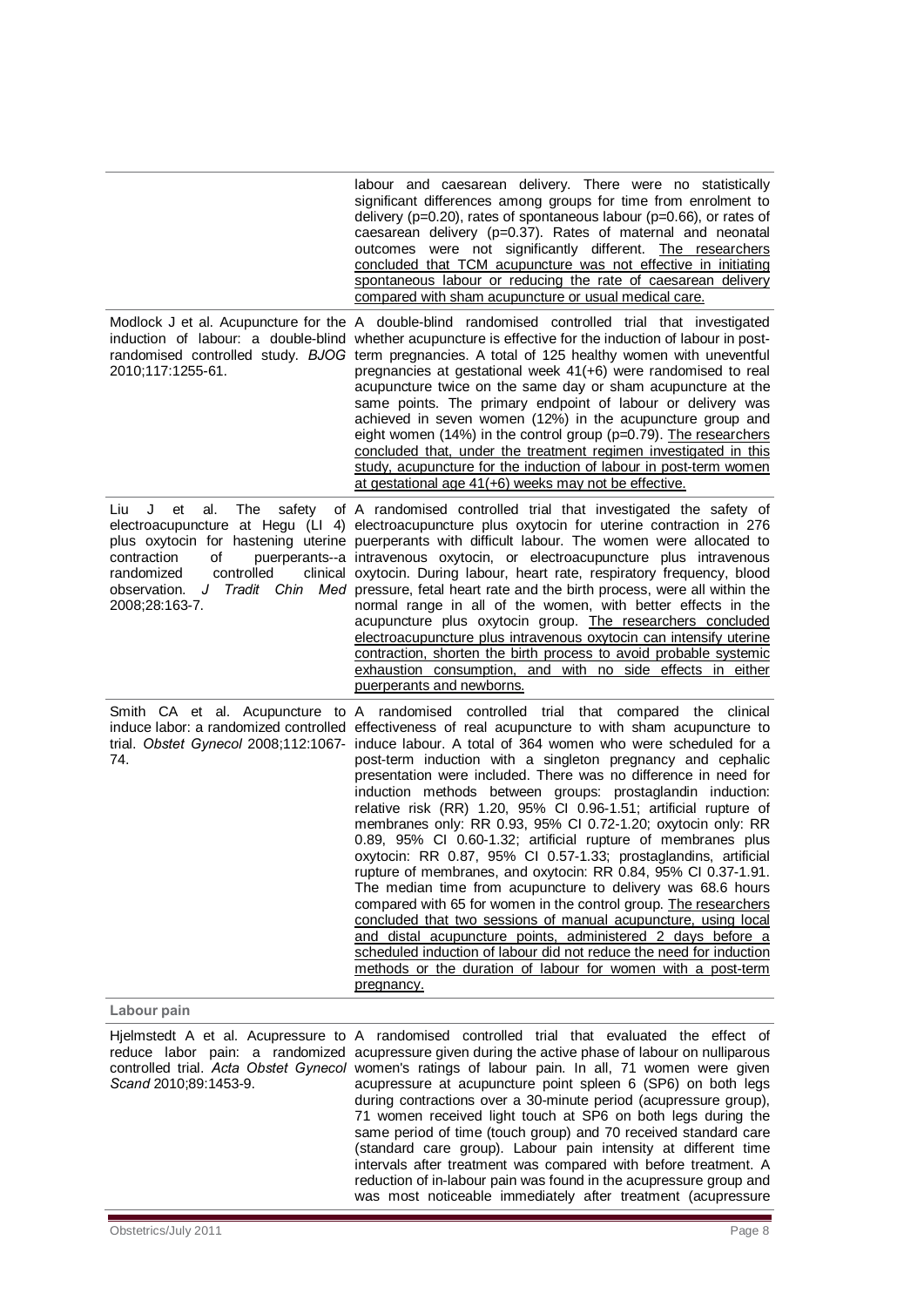|                                                                                                                                                                            | group vs. standard care group $p < 0.001$ ; acupressure group vs.<br>touch group $p \le 0.001$ ). The researchers concluded that<br>acupressure seemed to reduce pain during the active phase of<br>labour in nulliparous women giving birth, but that the treatment<br>effect was small.                                                                                                                                                                                                                                                                                                                                                                                                                                                                                                                                                                                                                                                                                                                                                                                                                                                                                                                                                                                                                                                                                                                                                          |
|----------------------------------------------------------------------------------------------------------------------------------------------------------------------------|----------------------------------------------------------------------------------------------------------------------------------------------------------------------------------------------------------------------------------------------------------------------------------------------------------------------------------------------------------------------------------------------------------------------------------------------------------------------------------------------------------------------------------------------------------------------------------------------------------------------------------------------------------------------------------------------------------------------------------------------------------------------------------------------------------------------------------------------------------------------------------------------------------------------------------------------------------------------------------------------------------------------------------------------------------------------------------------------------------------------------------------------------------------------------------------------------------------------------------------------------------------------------------------------------------------------------------------------------------------------------------------------------------------------------------------------------|
| Sanyinjiao<br>(SP<br>6)<br>for<br>contraction<br>in<br>labor:<br>pain<br>Zhen<br>Chinesel<br>Zhongguo<br>2010;30:623-6.                                                    | Ma SX et al. Effect of moxibustion at A randomised controlled trial to investigate the effect of<br>uterine moxibustion at Spleen 6 (SP 6) for uterine contraction pain in<br>a labour, and evaluate its safety. In all, 174 women with singleton<br>randomized controlled trial [Article in pregnancies and cephalic presentation were allocated to a<br>Jiu moxibustion group, a placebo-treated group and blankq group.<br>Moxibustion was applied for 30 minutes when the cervix was 3cm<br>dilated. The uterine contraction pain was assessed using a Visual<br>Analogue Scale (VAS). The VAS scores in the treatment group<br>were obviously decreased after 15 and 30 minutes of moxibustion<br>(both p<0.05), but there were no obvious changes in VAS scores in<br>placebo treated group and the blank group. VAS scores decreased<br>more with moxibustion than the other two groups (all p<0.05). After<br>30 minutes of moxibustion, the effective rate of labour analgesia<br>was 69.5% in the moxibustion group (vs. 45.6% in the placebo and<br>43.1% in the blank group, p<0.05). Postpartum haemorrhage was<br>less, and the Apgar score of newborn was higher, in the<br>moxibustion group than in the placebo group and blank group (all<br>p<0.05). The researchers concluded that moxibustion at Spleen 6<br>can relieve uterine contraction pain, and is not associated with side<br>effects in either the mother or infant. |
| <b>Chinesel</b><br>Yan<br>Zhen<br>Ci<br>2010;35:217-21.                                                                                                                    | Ma WZ et al. Clinical observation on A randomised controlled trial that observed the effect of<br>the effect of electroacupuncture of electroacupuncture (EA) of Spleen 6 (SP 6) on labour in a total of<br>Sanyinjiao (SP 6) on labor. [Article in 349 women compared with sham EA and control. The visual<br>Jiu analogue scale (VAS) was used to assess the pain intensity before<br>and after the interventions. The VAS score for childbirth pain<br>intensity was significantly lower in EA group than in control group<br>(p<0.05) and there was no significant difference between sham-EA<br>and control group (p>0.05). The duration of the active phase of the<br>first stage of labour was significantly lower in EA group than in<br>sham-EA group (p<0.05), but there was no significant difference<br>between sham-EA and control groups (p>0.05). The researchers<br>concluded that EA of Spleen 6 can relieve the pain intensity of<br>labour and shorten the duration of the active period of first stage of<br>labour, suggesting an improvement of the quality of delivery after<br>EA.                                                                                                                                                                                                                                                                                                                                         |
| Post-partum surgical repair pain                                                                                                                                           |                                                                                                                                                                                                                                                                                                                                                                                                                                                                                                                                                                                                                                                                                                                                                                                                                                                                                                                                                                                                                                                                                                                                                                                                                                                                                                                                                                                                                                                    |
| Kindberg S et al. Ear acupuncture or<br>local anaesthetics as pain relief<br>during postpartum surgical repair: a<br>randomised controlled trial. BJOG<br>2009;116:569-76. | A randomised controlled trial that evaluated two methods of pain<br>relief during postpartum surgical repair in regard to effectiveness,<br>wound healing and patient evaluation. A total of 207 primiparous<br>women with a vaginal delivery at term who needed surgical repair<br>of lacerations to the labia, vagina or perineum were allocated to<br>receive ear acupuncture or local anaesthetics, Pain during surgical<br>repair was more frequently reported by participants given ear<br>acupuncture than those given a local anaesthetics (89% versus<br>54%, p<0.01). Pain intensity was also reported as higher (Visual<br>Analogue Scale score 3.5 vs. 1.5, p<0.01), and the ear<br>acupuncture group received more additional pain relief (53%<br>versus 19%, p<0.01). No difference was observed in wound<br>healing. Comparable proportions of participants reported<br>dyspareunia at 6 months. Patient satisfaction with the allocated<br>pain-relief method was lower in the ear acupuncture group (69<br>versus 91%, p< 0.01) and fewer women would recommend the<br>method to a friend (74 versus 91%, p<0.01). The researchers                                                                                                                                                                                                                                                                                                |

concluded that ear acupuncture as used in this trial was less effective for pain relief compared with a local anesthetic, and patient satisfaction with allocated pain-relief method was lower in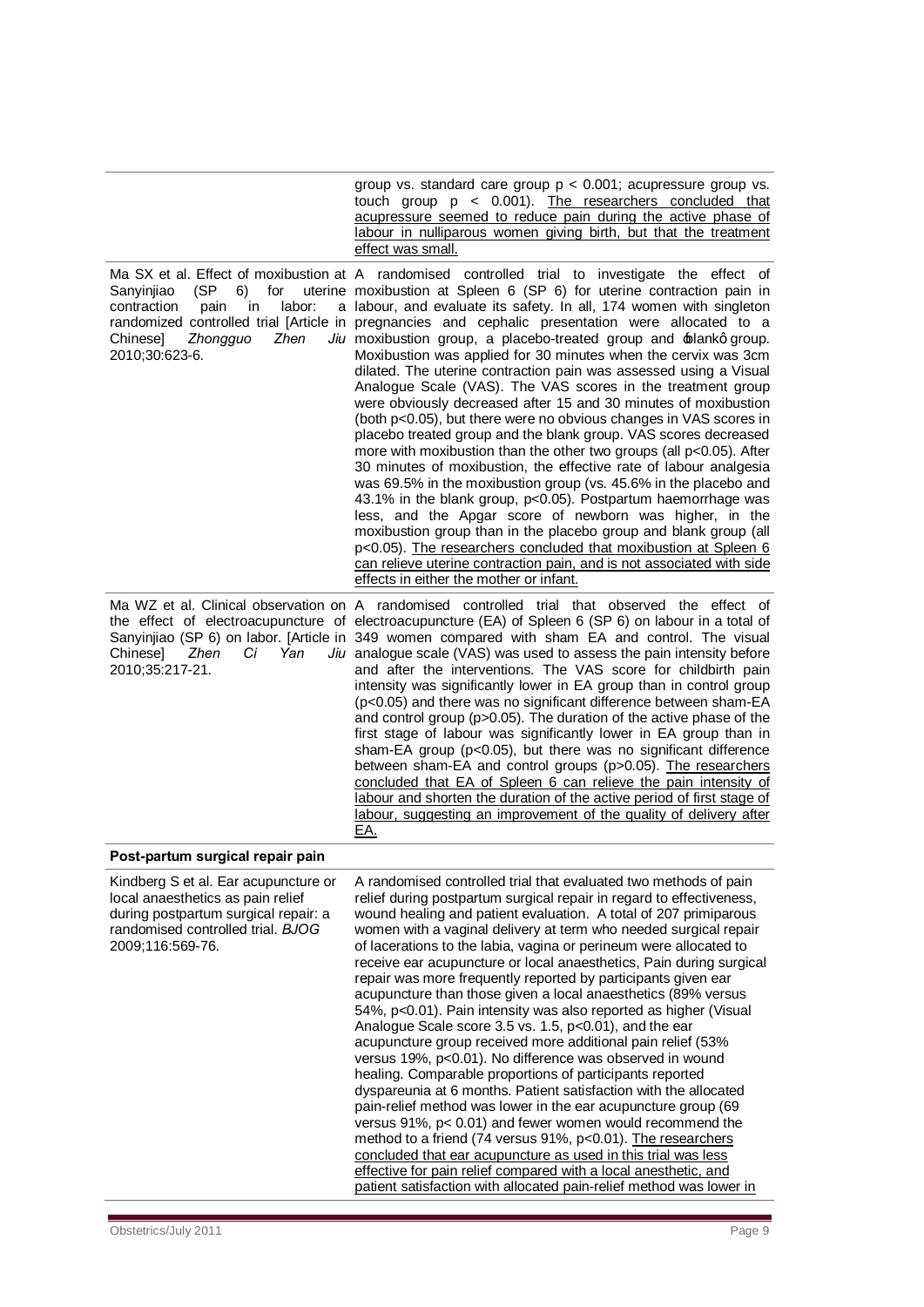|                                                                                                                                                        | the ear acupuncture group.                                                                                                                                                                                                                                                                                                                                                                                                                                                                                                                                                                                                                                                                                                      |
|--------------------------------------------------------------------------------------------------------------------------------------------------------|---------------------------------------------------------------------------------------------------------------------------------------------------------------------------------------------------------------------------------------------------------------------------------------------------------------------------------------------------------------------------------------------------------------------------------------------------------------------------------------------------------------------------------------------------------------------------------------------------------------------------------------------------------------------------------------------------------------------------------|
| Research on mechanisms<br>for<br>acupuncture in general                                                                                                |                                                                                                                                                                                                                                                                                                                                                                                                                                                                                                                                                                                                                                                                                                                                 |
| Hui KK et al. Acupuncture, the limbic<br>system, and the anticorrelated<br>networks of the brain. Auton Neurosci<br>2010; 157: 81-90.                  | A paper that discusses research showing that acupuncture<br>mobilises the functionally anti-correlated networks of the brain to<br>mediate its actions, and that the effect is dependent on the<br>psychophysical response. The research used functional magnetic<br>resonance imaging studies of healthy subjects to show that<br>acupuncture stimulation evokes deactivation of a limbic-paralimbic-<br>neocortical network, which encompasses the limbic system, as<br>well as activation of somatosensory brain regions. It has also been<br>shown that the effect of acupuncture on the brain is integrated at<br>multiple levels, down to the brainstem and cerebellum.                                                   |
| acupuncture treatment for<br>2009;27: 61-4.                                                                                                            | Cheng KJ. Neuroanatomical basis of A review that looked at acupuncture treatment for some common<br>some conditions. It is found that, in many cases, the acupuncture points<br>common illnesses. Acupunct Med traditionally used have a neuroanatomical significance from the<br>viewpoint of biomedicine. From this, the reviewers hypothesize that<br>plausible mechanisms of action include intramuscular stimulation<br>for treating muscular pain and nerve stimulation for treating<br>neuropathies.                                                                                                                                                                                                                     |
| chronic<br>depression-like<br>behavior<br>expression of neuropeptide Y in the reported anxiety.<br>rats. Neuroscience Letters 2009; 453:<br>$151 - 6.$ | Lee B et al. Effects of acupuncture on In animal studies, acupuncture has been found to significantly<br>corticosterone-induced reduce anxiety-like behaviour, and increase brain levels of<br>and neuropeptide Y, the brain levels of which appear to correlate with                                                                                                                                                                                                                                                                                                                                                                                                                                                           |
| Behav Med 2008; 34: 55-64                                                                                                                              | Samuels N et al. Acupuncture for A literature review of acupuncture for psychiatric illness, which<br>psychiatric illness: a literature review. presents research that found acupuncture to increase central<br>nervous system hormones, including ACTH, beta-endorphins,<br>serotonin, and noradrenaline. It concludes that acupuncture can<br>have positive effects on depression and anxiety.                                                                                                                                                                                                                                                                                                                                |
| acupuncture<br>the<br>on<br>between<br>Acupunct 2008 ;17: 79-84.                                                                                       | Zhou $Q$ et al. The effect of electro- A study of the regulatory effect of electro-acupuncture on the<br>imbalance imbalance between monoamine neurotransmitters and GABA in<br>monoamine the central nervous system of rats with chronic emotional stress-<br>neurotransmitters and GABA in the induced anxiety. The levels of serotonin, noradrenaline and<br>CNS of rats with chronic emotional dopamine fell significantly, while GABA levels were significantly<br>stress-induced anxiety. Int J Clin higher in the rats given acupuncture (P<0.05, or P<0.0). The<br>researchers concluded that the anti-anxiety effect of electro-<br>acupuncture may relate to its regulation of the imbalance of<br>neurotransmitters. |
| Zhao ZQ.<br>Neural<br>mechanism<br>underlying acupuncture analgesia.<br>Prog Neurobiol 2008; 85: 355-75.                                               | Review article that discusses the various peripheral and central<br>nervous system components of acupuncture anaesthesia in detail.                                                                                                                                                                                                                                                                                                                                                                                                                                                                                                                                                                                             |
| Kavoussi<br>В.<br>Ross<br>BE.<br>neuroimmune<br>of<br>basis<br>anti-<br>inflammatory<br>acupuncture.<br>Integr<br>Cancer Ther 2007; 6: 251-7.          | The A review that suggests the anti-inflammatory actions of traditional<br>and electro-acupuncture are mediated by efferent vagus nerve<br>activation and inflammatory macrophage deactivation.                                                                                                                                                                                                                                                                                                                                                                                                                                                                                                                                 |
| JS.<br>Han<br>Acupuncture<br>endorphins. Neurosci Lett 2004; 361: by acupuncture.<br>258-61.                                                           | and A literature review of studies relating to the release of endorphins                                                                                                                                                                                                                                                                                                                                                                                                                                                                                                                                                                                                                                                        |
| Zijlstra FJ et al. Anti-inflammatory<br>actions of acupuncture. Mediators<br>Inflamm 2003;12: 59-69.                                                   | A review that suggests a hypothesis for the anti-inflammatory<br>action of acupuncture. Insertion of acupuncture needle initially<br>stimulates production of beta-endorphins, calcitonin gene-related<br>peptide (CGRP) and substance P, leading to further stimulation of<br>cytokines and nitric oxide (NO). While high levels of CGRP have<br>been shown to be pro-inflammatory, CGRP in low concentrations<br>exerts potent anti-inflammatory actions. Therefore, a frequently<br>applied 'low-dose' treatment of acupuncture could provoke a                                                                                                                                                                              |